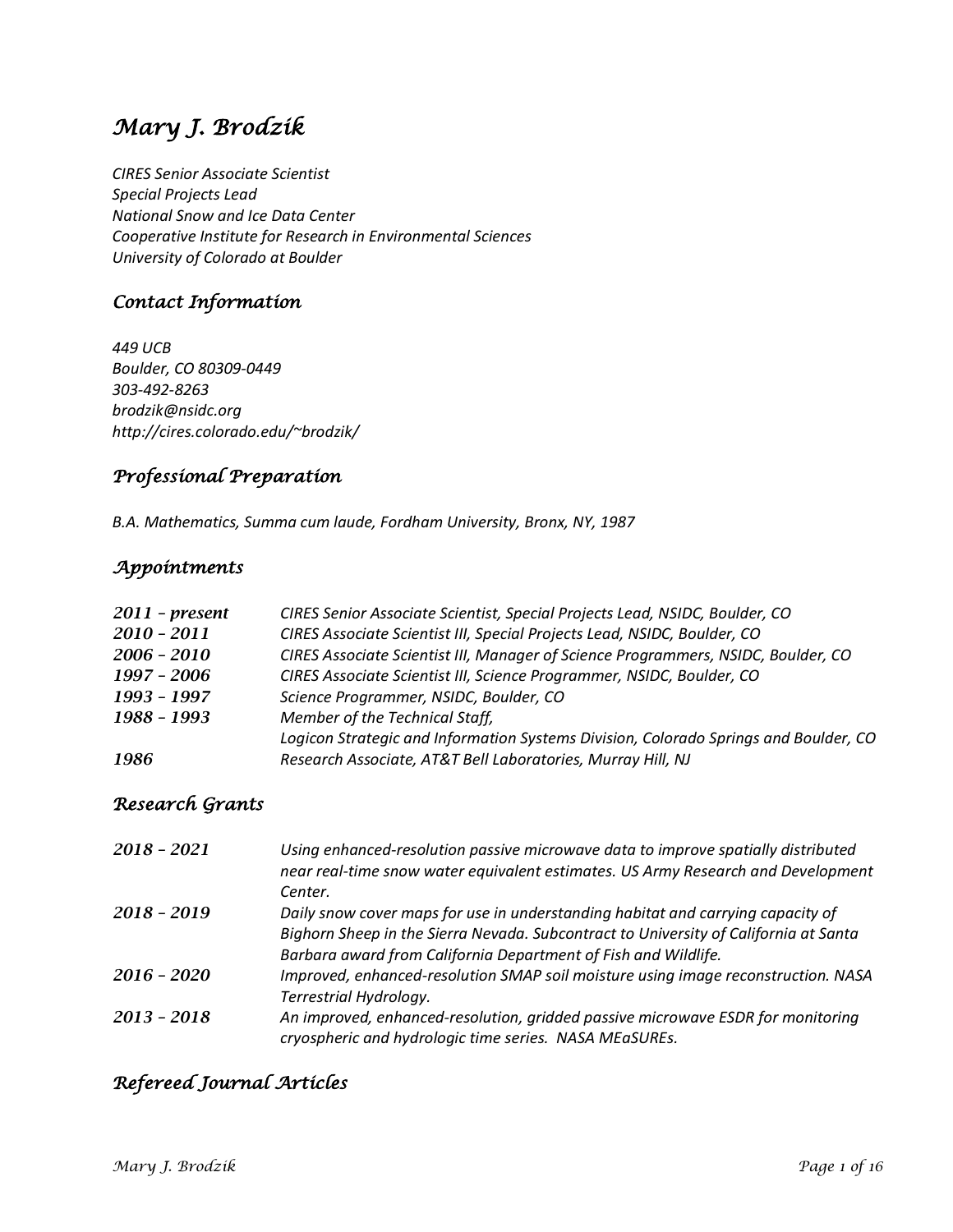*Armstrong, R. L., K. Rittger, M. J. Brodzik, A. Racoviteanu, A. P. Barrett, S.-J. S. Khalsa, B. Raup, A. F. Hill, A. L. Khan, A. M. Wilson, R. B. Kayastha, F. Fetterer, B. Armstrong. 2019. Runoff from glacier ice and seasonal snow in High Asia: Separating melt water sources in river flow. Regional Environmental Change, 19(5):1249–1261, doi: 10.1007/s10113-018-1429-0.*

*Long, D. G., M. J. Brodzik, M. A. Hardman. Enhanced-resolution SMAP brightness temperature image products. 2019. IEEE Transactions on Geoscience and Remote Sensing, 57(7):4151–4163, doi: 10.1109/TGRS.2018.2889427.*

#### *2018*

*Brodzik, M. J., D. G. Long, M. A. Hardman. 2018. Best practices in crafting the calibrated, enhanced-resolution passive-microwave EASE-Grid 2.0 brightness temperature Earth System Data Record. Remote Sensing, 10(11), doi: 10.3390/rs10111793.* 

#### *2017*

*Paget, A. C., M. J. Brodzik, D. G. Long and M. A. Hardman. 2017. Bringing Earth's microwave maps into sharper focus. Eos, 98(6):28-32.*

#### *2016*

*Long, D. G. and M. J. Brodzik. 2016. Optimum image formation for spaceborne microwave radiometer products. IEEE Transactions on Geoscience and Remote Sensing, 54(5):2763-2779, doi: 10.1109/TGRS.2015.2505677.*

#### *2014*

*Brodzik, M. J., B. Billingsley, T. Haran, B. Raup, M. H. Savoie. 2014. Correction: Brodzik, M. J. et al. EASE-Grid 2.0: Incremental but Significant Improvements for Earth-Gridded Data Sets. ISPRS International Journal of Geo-Information 2012, 1, 32-45. ISPRS International Journal of Geo-Information, 3(3):1154-1156, doi: 10.3390/ijgi3031154.*

#### *2012*

*Brodzik, M. J., B. Billingsley, T. Haran, B. Raup, M. H. Savoie. 2012. EASE-Grid 2.0: Incremental but significant improvements for Earth-gridded data sets. ISPRS International Journal of Geo-Information, 1(1):32-45, http://www.mdpi.com/2220-9964/1/1/32/.*

#### *2009*

*Savoie, M. H, R. L. Armstrong, M. J. Brodzik, J. R. Wang. 2009. Atmospheric corrections for improved satellite passive microwave snow cover retrievals over the Tibet Plateau. Remote Sensing of Environment, 113(12):2661-2669, doi: 10.1016/j.rse.2009.08.006*

*Tedesco, M., M. Brodzik, R. Armstrong, M. Savoie, J. Ramage. 2009. Pan-arctic terrestrial snowmelt trends (1979-2008) from spaceborne passive microwave data and correlation with the Arctic Oscillation. Geophysical Research Letters, 36, L21402, doi: 10.1029/2009GL039672.*

#### *2004*

*Parsons, M. A., M. J. Brodzik, N. J. Rutter. 2004. Data management for the Cold Land Processes Experiment: Improving hydrological science. Hydrological Processes, 18, 3637-3653, doi:10.102/hyp5801.*

#### *2002*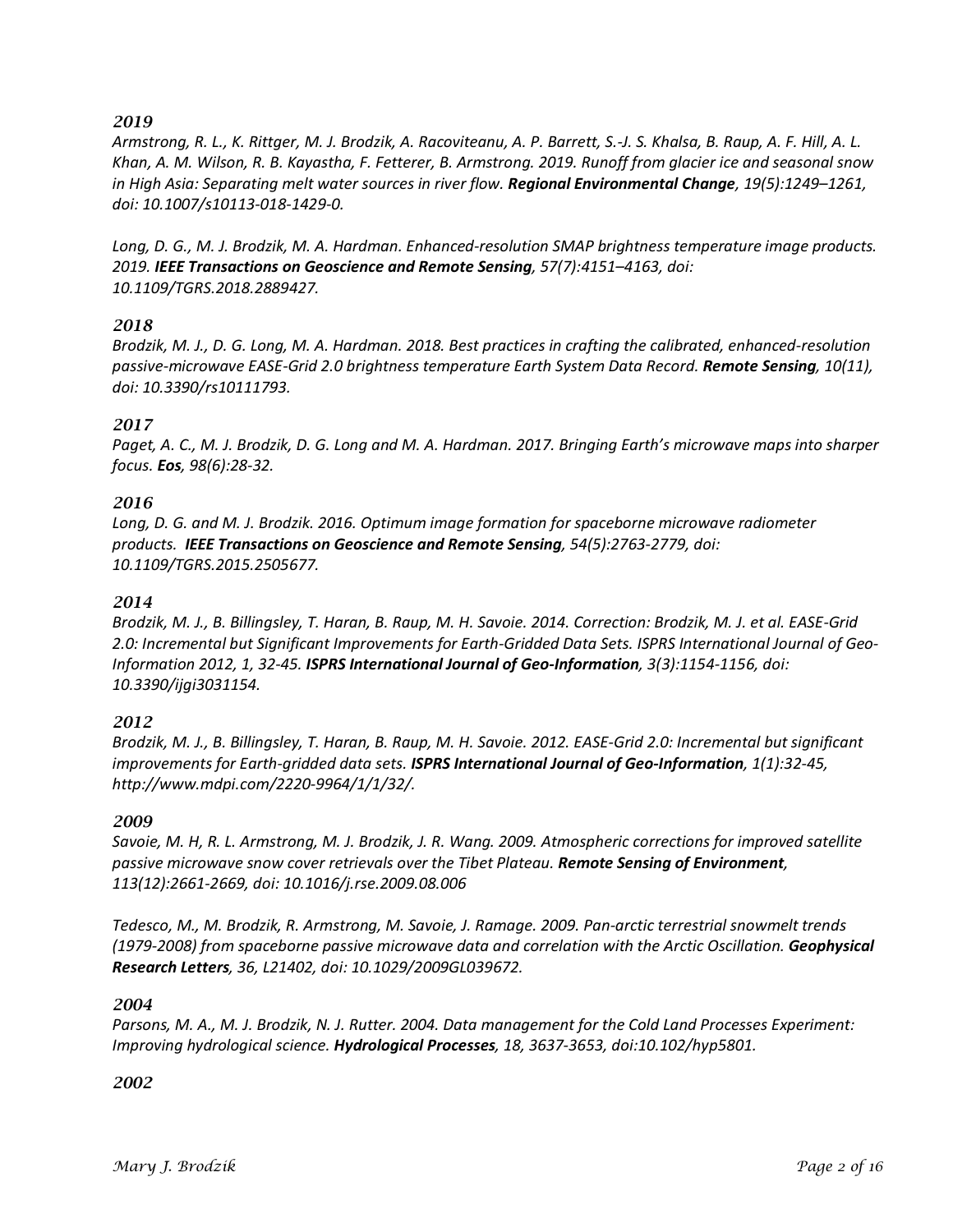*Armstrong, R. L., M. J. Brodzik. 2002. Hemispheric-scale comparison and evaluation of passive microwave snow algorithms. Annals of Glaciology, 34:38-44.*

*Brodzik, M. J., K. W. Knowles. 2002. "EASE-Grid: a versatile set of equal-area projections and grids" in M. Goodchild (Ed.) Discrete Global Grids. Santa Barbara, CA, USA: National Center for Geographic Information & Analysis, http://escholarship.org/uc/item/9492q6sm.*

#### *2001*

*Armstrong, R. L., M. J. Brodzik. 2001. Validation of passive microwave snow algorithms. Remote Sensing and Hydrology 2000, IAHS Pub. No. 267, Eds. M. Owe, K. Brubaker, J. Ritchie and A. Rango, 87-92.*

*Armstrong, R. L., M. J. Brodzik. 2001. Recent Northern Hemisphere snow extent: a comparison of data derived from visible and microwave sensors. Geophysical Research Letters, 23(19):3673-3676.*

#### *1995*

*Armstrong, R. L., M. J. Brodzik. 1995. An Earth-Gridded SSM/I Data Set for Cryospheric Studies and Global Change Monitoring. Advances in Space Research, 16(10):155-163.*

### *Other Journal Articles and Contributions*

#### *2007*

*United Nations Environment Programme. Selected figures in Chapter 4, "Snow" in Global Outlook for Ice and Snow, UNEP:Nairobi, Kenya. 2007.*

#### *1997*

*Armstrong, Richard, M. J. Brodzik, A. Varani. 1997. The NSIDC EASE-Grid: addressing the need for a common, flexible, mapping and gridding scheme. Earth System Monitor, 7(4):6-7.*

### *Published Data Sets*

#### *2019*

*Brodzik, M. J., D. G. Long, M. A. Hardman. 2019. SMAP Radiometer Twice-Daily rSIR-Enhanced EASE-Grid 2.0 Brightness Temperatures, Version 1. Boulder, Colorado USA: NASA National Snow and Ice Data Center Distributed Active Archive Center, doi: 10.5067/QZ3WJNOUZLFK.*

#### *2018*

*Brodzik, M. J., R. Armstrong. 2018. Near-Real-Time DMSP SSM/I-SSMIS Pathfinder Daily EASE-Grid Brightness Temperatures, Version 2. Boulder, Colorado USA: NASA National Snow and Ice Data Center Distributed Active Archive Center, doi: 10.5067/K7VT6D6Y2SO6.*

#### *2016*

*Brodzik, M. J., D. G. Long, M. A. Hardman, A. Paget, R. Armstrong. 2016, updated 2018. MEaSUREs Calibrated Enhanced-Resolution Passive Microwave Daily EASE-Grid 2.0 Brightness Temperature ESDR, Version 1. Boulder, Colorado USA: NASA National Snow and Ice Data Center Distributed Active Archive Center, doi: 10.5067/MEASURES/CRYOSPHERE/NSIDC-0630.001.*

*Brodzik, M. J., J. S. Stewart. 2016, updated daily. Near-Real-Time SSM/I-SSMIS EASE-Grid Daily Global Ice Concentration and Snow Extent, Version 5. Boulder, Colorado USA: NASA National Snow and Ice Data Center Distributed Active Archive Center, doi: 10.5067/3KB2JPLFPK3R.*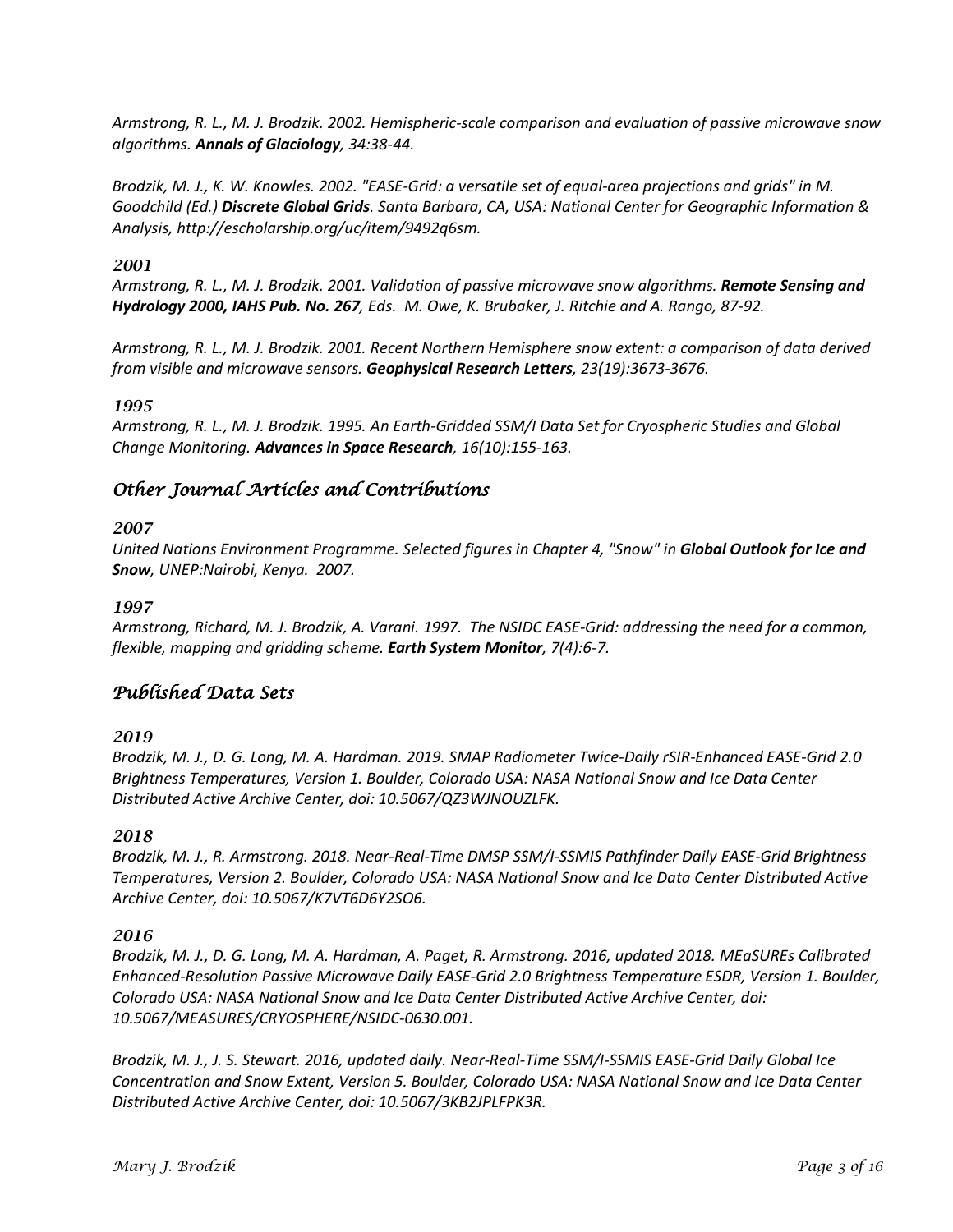*Brodzik, M. J., R. Armstrong. 2013. Northern Hemisphere EASE-Grid 2.0 Weekly Snow Cover and Sea Ice Extent, Version 4. Boulder, Colorado USA: NASA National Snow and Ice Data Center Distributed Active Archive Center, doi: 10.5067/P7O0HGJLYUQU.*

#### *2011*

*Brodzik, M., K. Knowles. 2011. EASE-Grid 2.0 Land Cover Classifications Derived from Boston University MODIS/Terra Land Cover Data. Boulder, Colorado USA: National Snow and Ice Data Center, doi: 10.5067/XR8523MC24TB.*

*Brodzik, M. and K. Knowles. 2011. EASE-Grid 2.0 Land-Ocean-Coastline-Ice Masks Derived from Boston University MODIS/Terra Land Cover Data. Boulder, Colorado, USA: National Snow and Ice Data Center, doi: 10.5067/VY2JQZL9J8AQ.*

#### *2007*

*Brodzik, M. J., R. L. Armstrong, M. Savoie. 2007. Global EASE-Grid 8-day Blended SSM/I and MODIS Snow Cover. Boulder, Colorado USA: National Snow and Ice Data Center, doi: 10.5067/KIGGFNVROX9V.*

#### *2005*

*Armstrong, R. L., M. J. Brodzik. 2005, updated 2007. Northern Hemisphere EASE-Grid Weekly Snow Cover and Sea Ice Extent Version 3. Boulder, Colorado USA: National Snow and Ice Data Center.* 

*Armstrong, R. L., M. J. Brodzik, K. Knowles, M. Savoie. 2005, updated 2007. Global Monthly EASE-Grid Snow Water Equivalent Climatology, Version 1. Boulder, Colorado USA: NASA National Snow and Ice Data Center Distributed Active Archive Center, doi: 10.5067/KJVERY3MIBPS.*

#### *2002*

*Cline, D., R. Armstrong, R. Davis, K. Elder, G. Liston. 2002, updated 2003. CLPX-Ground: ISA Snow Depth Transects and Related Measurements. In situ data edited by M. Parsons and M. J. Brodzik. Boulder, Colorado USA: NASA National Snow and Ice Data Center Distributed Active Archive Center, doi: 10.5060/D4MW2F23.*

*Cline, D., R. Armstrong, R. Davis, K. Elder, G. Liston. 2002, updated 2004. CLPX-Ground: ISA snow pit measurements. Edited by M. Parsons and M. J. Brodzik. Boulder, Colorado USA: NASA National Snow and Ice Data Center Distributed Active Archive Center. doi: https://doi.org/10.5060/D4H41PBP.*

#### *2001*

*Armstrong, R. L., M. J. Brodzik. 2001. Northern Hemisphere EASE-Grid Weekly Snow Cover and Sea Ice Extent Version 2. Boulder, CO, USA: National Snow and Ice Data Center.*

#### *1999*

*Knowles, K. W., E. G. Njoku, R. L. Armstrong, M. J. Brodzik. 1999. Nimbus-7 SMMR Pathfinder daily EASE-Grid brightness temperatures. Boulder, Colorado USA: NASA National Snow and Ice Data Center Distributed Active Archive Center, doi: 10.5067/36SLCSCZU7N6.* 

#### *1995*

*Armstrong, R. L., M. J. Brodzik. 1995. Northern Hemisphere EASE-Grid Weekly Snow Cover and Sea Ice Extent. Boulder, CO, USA: National Snow and Ice Data Center.*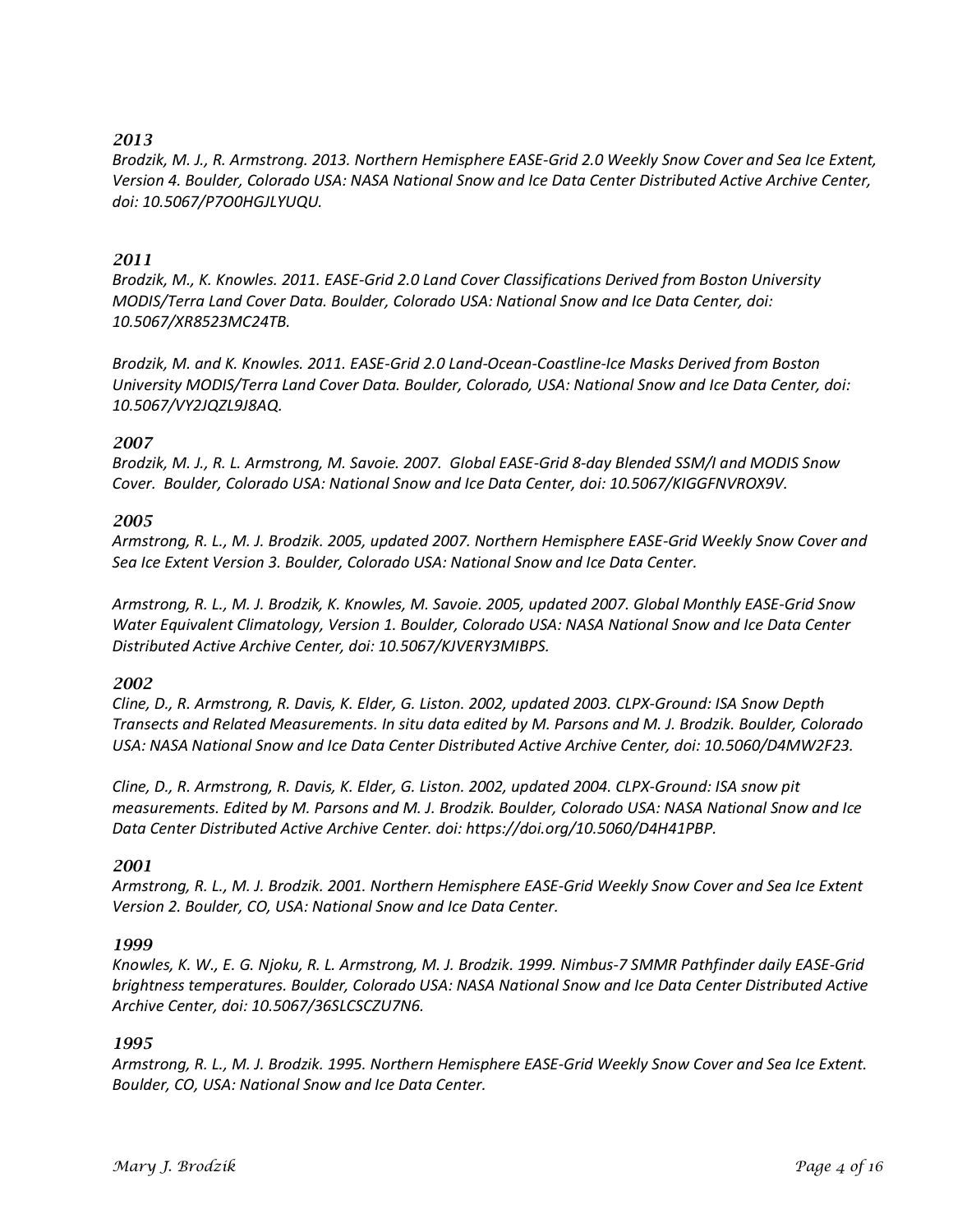*Armstrong, R., K. Knowles, M. J. Brodzik, M. A. Hardman. 1994, updated 2019. DMSP SSM/I-SSMIS Pathfinder Daily EASE-Grid Brightness Temperatures, Version 2. Boulder, Colorado USA: NASA National Snow and Ice Data Center Distributed Active Archive Center, doi: 10.5067/3EX2U1DV3434.*

### *Conference Presentations*

#### *2019*

*Brodzik, M. J., J. M. Ramage, M. T. Johnson, T. J. Troy, D. G. Long, R. L. Armstrong. 2019. Spatio-temporal trends in melt onset in the Upper Indus Basin using enhanced-resolution passive microwave brightness temperatures. Poster HYDRO:#55, AMS 99th Annual Meeting, Phoenix, AZ, USA, 7–10 Jan.*

*Brodzik, M. J., D. G. Long, M. A. Hardman, J. M. Ramage, R. L. Armstrong, R. Kelly. 2019. How enhanced– resolution brightness temperatures are improving algorithms for SWE and melt onset. Poster, Eastern Snow Conference, Fairlee, VT, USA, 4–6 Jun.*

*Ramage, J. M., M. J. Brodzik, M. A. Hardman, D. G. Long. 2019. Testing Calibrated Enhanced–Resolution Brightness Temperatures (CETB) to detect significant events in lake ice formation and evolution on large Northern lakes. Poster, Eastern Snow Conference, Fairlee, VT, USA, 4–6 Jun.*

#### *2018*

*Armstrong, R. L., A. P. Barrett, M. J. Brodzik, F. Fetterer, A. F. Hill, R. B. Kayastha, S.-J. S. Khalsa, A. Khan, A. Racoviteanu, B. Raup, K. Rittger, A. Wilson, B. R. Armstrong. 2018. Contribution to High Asia runoff from glacier ice and seasonal snow (CHARIS). Poster C21E-1388, AGU Fall Meeting, Washington, DC, 10-14 Dec.*

*Brodzik, M. J., D. G. Long, M. A. Hardman, J. Ramage, M. T. Johnson, R. L. Armstrong. 2018. New enhancedresolution passive microwave climate record for historical analysis. TE-3e, POLAR2018, Davos, Switzerland, 19– 23 Jun.*

*Brodzik, M. J., J. M. Ramage, M. A. Hardman, David G. Long, R. L. Armstrong. 2018. Improving melt onset detection in mountainous regions from the new, enhanced-resolution passive microwave climate record. 2018. Poster CR 2.1:10690, EGU General Assembly, Vienna, Austria, 9–13 Apr.*

*Johnson, M. T., J. M. Ramage, T. Troy, M. J. Brodzik. 2018. Passive microwave remote sensing of Colorado watersheds using Calibrated, Enhanced-Resolution Brightness Temperatures (CETB) for estimation of snowmelt timing – CLPx and SnowEx, 2018. Poster, 75th Annual Eastern Snow Conference, College Park, MD, 5–8 Jun.*

*Racoviteanu, A., K. Ritter, R. L. Armstrong, M. J. Brodzik, A. F. Hill, A. Khan, A. Wilson. 2018. Estimating snowline altitudes across High Mountain Asia for melt modeling: challenges in using remote sensing. CR 1.4– 11151, EGU General Assembly, Vienna, Austria, 9–13 Apr.*

*Ramage, J. M., M. T. Johnson, M. J. Brodzik, T. Troy, M. A. Hardman, D. G. Long. 2018. Noisy data or noisy landscape? Putting new Calibrated, Enhanced-Resolution Brightness Temperatures to the test. Presentation, 75th Annual Eastern Snow Conference, College Park, MD, 5-8 Jun.*

*Rittger, K., R. L. Armstrong, E. Bair, M. J. Brodzik A. Racoviteanu, A. F. Hill, A. M. Wilson, A. Khan, S.-J. S. Khalsa, A. P. Barrett, B. Raup, T. H. Painter. 2018. The contribution to High Asia runoff from ice and snow (CHARIS):*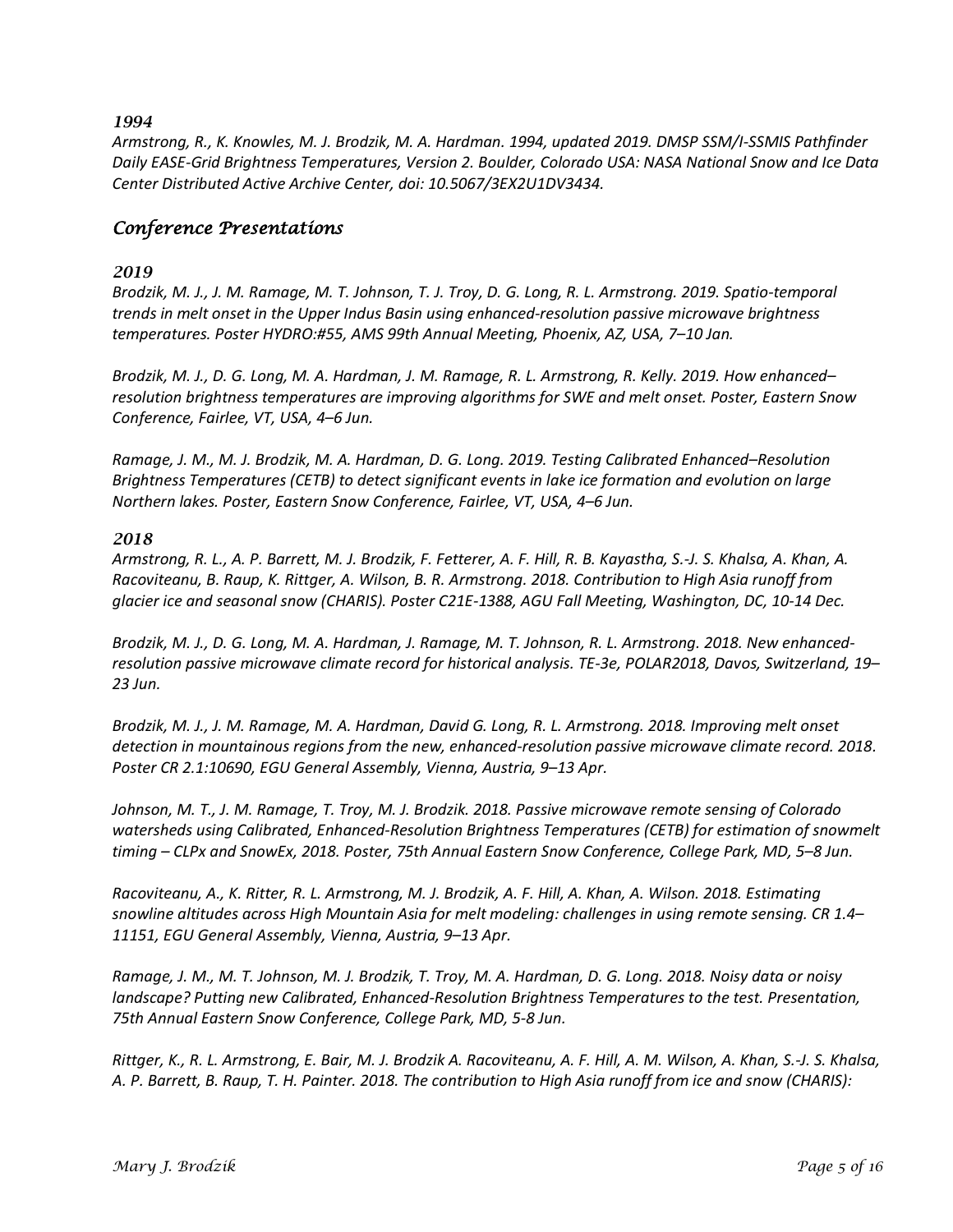*understanding the source of cryospheric contributions to the water balance. CR 1.4–11873, EGU General Assembly, Vienna, Austria, 9–13 Apr.*

*Hardman, M. A., D. G. Long, M. J. Brodzik. 2018. How to evaluate SMAP radiometer spatial resolution enhancements from image reconstruction? Poster H51W-1652, AGU Fall Meeting, Washington, DC, 10-14 Dec.*

*Johnson, M. T., J. M. Ramage, T. Troy, M. J. Brodzik. 2018. Snowmelt detection using Calibrated, Enhanced– Resolution Brightness Temperatures (CETB) across Conterminous US (CONUS). Poster C13I-1243, AGU Fall Meeting, Washington, DC, 10-14 Dec.*

*Ramage, J. M., M. T. Johnson, M. J. Brodzik, T. Troy, M. A. Hardman, D. G. Long. 2018. Exploiting High Resolution CETB Statistics to Detect and Characterize Dynamic Surfaces, 2018. Poster C13I-1244, AGU Fall Meeting, Washington, DC, 10-14 Dec.*

*Rittger, K., N. Bair, W. P. Doan, M. J. Brodzik. 2018. Historical and real-time snow product suite for the Indus River basin. Poster H53E-04, AGU Fall Meeting, Washington, DC, 10-14 Dec.*

#### *2017*

*Armstrong, R., M. J. Brodzik, B. Armstrong, A. Barrett, F. Fetterer, A. Hill, S.-J. S. Khalsa, A. Racoviteanu, B. Raup, K. Rittger, M. Williams, A. Wilson, Q. Ye. 2017. Improving understanding of glacier melt contribution to High Asian river discharge through collaboration and capacity building with High Asian CHARIS partner institutions. Poster HS6.2–11240, EGU General Assembly, Vienna, Austria, 23-28 Apr.*

*Brodzik, M. J. 2017. Satellite remote sensing resources for hydrological studies. Presentation, CHARIS project meeting, Nagargot, Nepal, 8-9 Apr.*

*Brodzik, M. J., M. A. Hardman, D. G. Long. 2017. Enhancing spatial resolution with image reconstruction: a newly-reprocessed, global historical passive microwave record and preliminary applications to estimate melt onset. Presentation Ch01, Third International Conference on Mountain Hydrology and Meteorology for the Sustainable Development, Kathmandu, Nepal, 10- 11 Apr.*

*Brodzik, M. J., M. A. Hardman, D. G. Long. 2017. Leveraging metadata conventions to improve usability of an EASE-Grid 2.0 passive microwave data product. Proceedings IGARSS 2017, Ft. Worth, TX:5197–5200. doi: 10.1109/IGARSS.2017.8128172.*

*Brodzik, M. J., M. A. Hardman, D. G. Long. 2017. Usability and interoperability improvements for an EASE-Grid 2.0 passive microwave data product using CF conventions. E-Lightning presentation IN42B-06, AGU Fall Meeting, New Orleans, LA, 11-15 Dec. https://bit.ly/2LAw5Lw.*

*Brodzik, M. J., D. G. Long, M. A. Hardman. 2017. Enhanced-resolution soil moisture using image reconstruction, Part One: TB Resolution Enhancement. Presentation, SUSMAP Science meeting, Cambridge, MA, 19-20 Oct.*

*Brodzik, M. J., D. G. Long, M. A. Hardman, A. Paget, R. L. Armstrong. 2017. A new era for gridded passive microwave data at the NASA NSIDC DAAC. NASA Earthdata Seminar Series. https://www.youtube.com/watch?v=qVx5nCEq1Po.*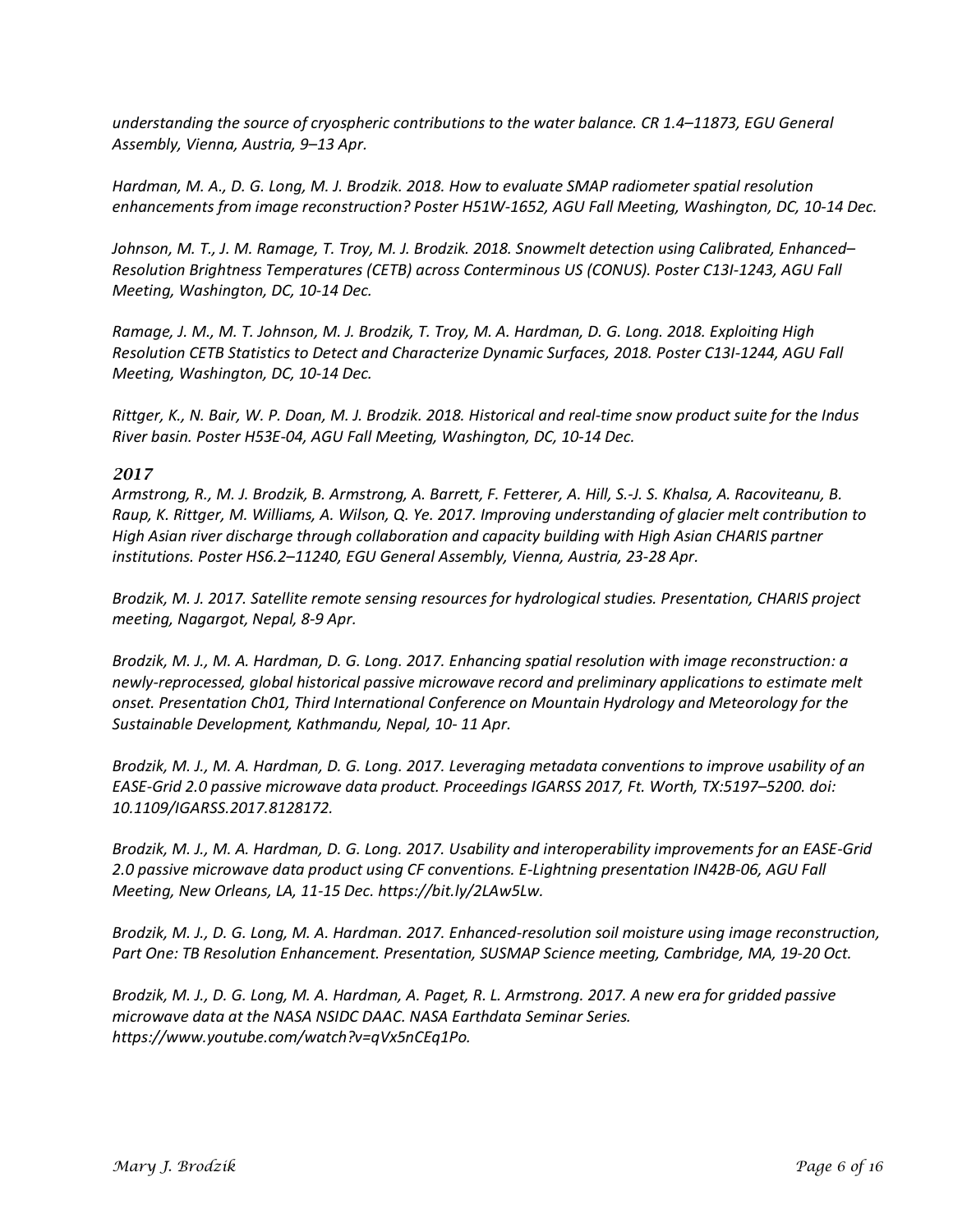*Brodzik, M. J., D. G. Long, J. Ramage, R. Kelly, M. A. Hardman. 2017. How do enhanced-resolution brightness temperatures benefit passive microwave algorithms for SWE and melt onselt? Poster, SnowEx Science Meeting, Longmont, CO, 8-10 Aug.*

*Hardman, M. A., M. J. Brodzik, K. W. Beam. Creating a python cocoon around legacy C code. Poste, SciPy 2017, Austin, TX, 10-14 Jul.*

*Hardman, M. A., M. J. Brodzik, D. G. Long, J. Ramage. 2017. Calibrated, Enhanced-Resolution Brightness Temperature ESDR: A new era for gridded passive microwave data. Poster C51C-0993, AGU Fall Meeting, New Orleans, LA, 11-15 Dec.*

*Johnson, M. T., J. M. Ramage, T. Troy, and M. J. Brodzik. Passive microwave re- mote sensing of Colorado watersheds using Calibrated, Enhanced-Resolution Brightness Temperatures (CETB) from AMSR-E and SSM/I for estimation of snowmelt timing, 2017. Poster presentation at AGU Fall Meeting, C51C- 0994, New Orleans, LA, 11-15 December.*

*Long, D. G., M. J. Brodzik, M. Hardman. 2017. Enhanced-resolution SMAP Soil Moisture Using Image Reconstruction. Proceedings IGARSS 2017, Ft. Worth, TX:2499–2502. doi: 10.1109/IGARSS.2017.8127502.*

*Ramage, J. M., M. J. Brodzik, M. A. Hardman, T. Troy. 2017. Testing snow melt algorithms in high relief topography using Calibrated Enhanced-Resolution Brightness Temperatures, Hunza River basin, Pakistan. Poster C51C-0996, AGU Fall Meeting, New Orleans, LA, 11-15 Dec.*

*Rittger, K., R. L. Armstrong, E. Bair, A. Racoviteanu, M. J. Brodzik, A. F. Hill, A. M. Wilson, A. Khan, J. Ramage, S.-J. S. Khalsa, B. Raup, T. H. Painter. 2017. The contribution to High Asia runoff from ice and snow (CHARIS): understanding the source and trends of cryospheric contributions to the water balance. Presentation C33D-1232, AGU Fall Meeting, New Orleans, LA, 11-15 Dec.*

*Rittger, E. Bair, A. Racoviteanu, M. J. Brodzik, S.-J. S. Khalsa, B. Raup, T. H. Painter, J. Dozier. 2017. Quantifying the individual contributions of melt from snow and glaciers in High Mountain Asia river basins: Syr Darya, Amu Darya, Indus, Ganges, and Brahmaputra. Presentation HS2.2.1–11559, EGU General Assembly, Vienna, Austria, 23-28 Apr.*

#### *2016*

*Brodzik, M. J., B. Armstrong, R. L. Armstrong, A. Barrett, F. Fetterer, A. Hill, H. A. Hughes, S. J. S. Khalsa, A. Khan, A. Racoviteanu, B. Raup, K. Rittger, M. Williams, A. Wilson. 2016. CHARIS lessons learned in capacity building for hydrological sciences with Asian partner communities. Poster PA43A-2183, AGU Fall Meeting, San Francisco, CA, 12-16 Dec.*

*Brodzik, M. J., D. G. Long, M. A. Hardman, A. Paget, R. L. Armstrong. 2016. Using image reconstruction to enhance spatial resolution of the satellite passive microwave historical record. Invited presentation, Global Climate Observing System (GCOS) Terrestrial Observation Panel for Climate (TOPC) meeting, Boulder, CO, 25- 27 Apr.* 

*Brodzik, M. J., D. G. Long, M. A. Hardman, A. Paget, R. L. Armstrong. 2016. Using image reconstruction to enhance spatial resolution of the satellite passive microwave historical record. Invited presentation, NSIDC User Working Group Meeting, Boulder, CO, 9-10 Aug.*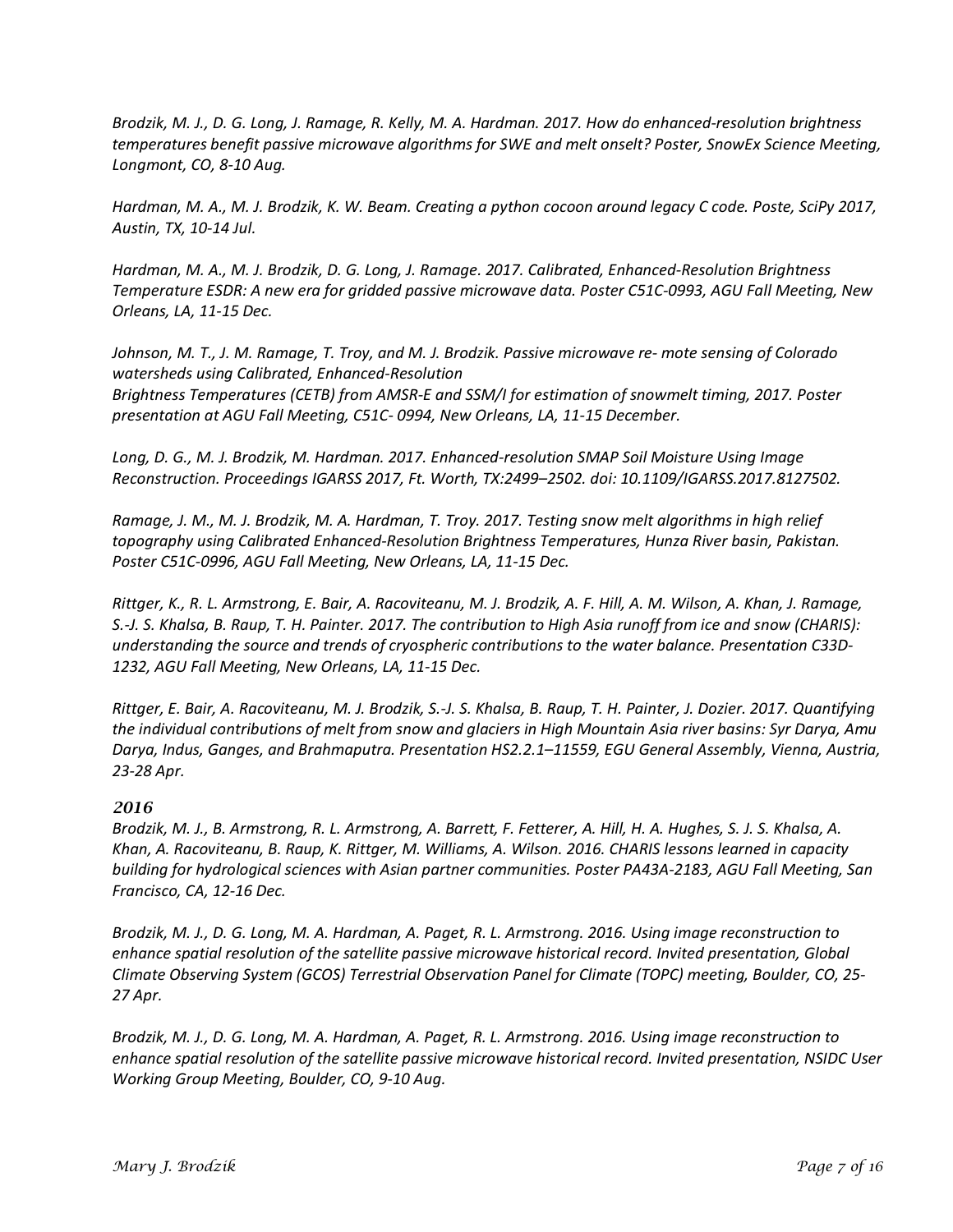*Brodzik, M. J., D. G. Long, M. A. Hardman, A. Paget, R. L. Armstrong. 2016. A new era for NSIDC's gridded passive microwave data. Invited presentation, CIRES Cryospheric and Polar Processes Seminar, Boulder, CO, 12 Oct.* 

*Brodzik, M. J., A. Paget, D. G. Long, M. A. Hardman, T. M. Haran. 2016. Leveraging GeoTIFF compatibility for visualizing a new EASE-Grid 2.0 global satellite passive microwave climate record. Poster OD24C-2478, 2016 Ocean Sciences Meeting, New Orleans, LA, 21-26 Feb.*

*Hardman, M. A., M. J. Brodzik, D. G. Long. 2016. Using image reconstruction to improve SMAP radiometer spatial resolution. Poster H31G-1483, AGU Fall Meeting, San Francisco, CA, 12-16 Dec.* 

*Racoviteanu, A., K. Rittger, M. J. Brodzik, T. H. Painter, R. Armstrong. 2016. Fluctuating snow line altitudes in the Hunza basin (Karakoram) using Landsat OLI imagery. Poster EGU2016-10599, EGU meeting, Vienna, Austria, 17-22 Apl.* 

*Ramage, J., M. J. Brodzik, M. A. Hardman. 2016. Melt on the margins: Calibrated Enhanced-Resolutions Brightness Temperatures to melt onset near glacier margins & transition zones. Presentation, Eastern Snow Conference, Columbus, OH, 14-16 Jun.* 

*Ramage, J., M. J. Brodzik, M. A. Hardman. 2016. Glacier melt detection in complex terrain using new AMSR-E Calibrated Enhanced Daily EASE-Grid 2.0 Brightness Temperatures (CETB) Earth System Data Record. Poster C13D-0859, AGU Fall Meeting, San Francisco, CA, 12-16 Dec.* 

*Rittger, K., M. J. Brodzik, E. Bair, A. Racoviteanu, A. Barrett, S. J. S. Khalsa, R. Armstrong, J. Dozier. 2016. Distinguishing snow and glacier ice melt in High Asia using MODIS. EGU2016-9154, EGU meeting, Vienna, Austria, 17-22 April.* 

*Rittger, K., M. J. Brodzik, T. H. Painter, A. Racoviteanu, R. Armstrong, J. Dozier. 2016. Trends in annual minimum exposed snow and ice cover in High Mountain Asia from MODIS. EGU2016-10332, EGU meeting, Vienna, Austria, 17-22 Apr.*

*Zender, C., P. Leonard, E. Armstrong, M. J. Brodzik, J. Glassy, A. Jelenak, S. J. S. Khalsa, W. Yang. 2016. Guidelines for swath structures in Earth science products. Poster, ESDSWG meeting, Greenbelt, MD, 6-8 Apr.*

#### *2015*

*Brodzik, M. J., D. G. Long, M. A. Hardman, A. Paget, R. L. Armstrong. 2015. Using image reconstruction to enhance spatial resolution of the satellite passive microwave historical record. Presentation, MicroSnow2 Meeting, Columbia, MD, 13-15 Jul.* 

*Brodzik, M. J., D. G. Long, M. A. Hardman, A. Paget, R. L. Armstrong. 2015. Using image reconstruction methods to enhance spatial resolution of a reprocessed satellite passive microwave historical record. Poster, 2nd International Satellite Snow Products Intercomparison Workshop, Boulder, CO, 14-16 Sep.* 

*Haran. T, M. J. Brodzik, D. J. Scott, B. Nordgren, T. Estilow. 2015. Using GDAL to convert NetCDF 4 CF 1.6 to GeoTIFF. Poster IN21A-1677, AGU Fall Meeting, San Francisco, CA, 14-18 Dec.*

*Hardman, M. A., M. J. Brodzik, D. G. Long, A. Paget, R. L. Armstrong. 2015. Reprocessing the historical satellite*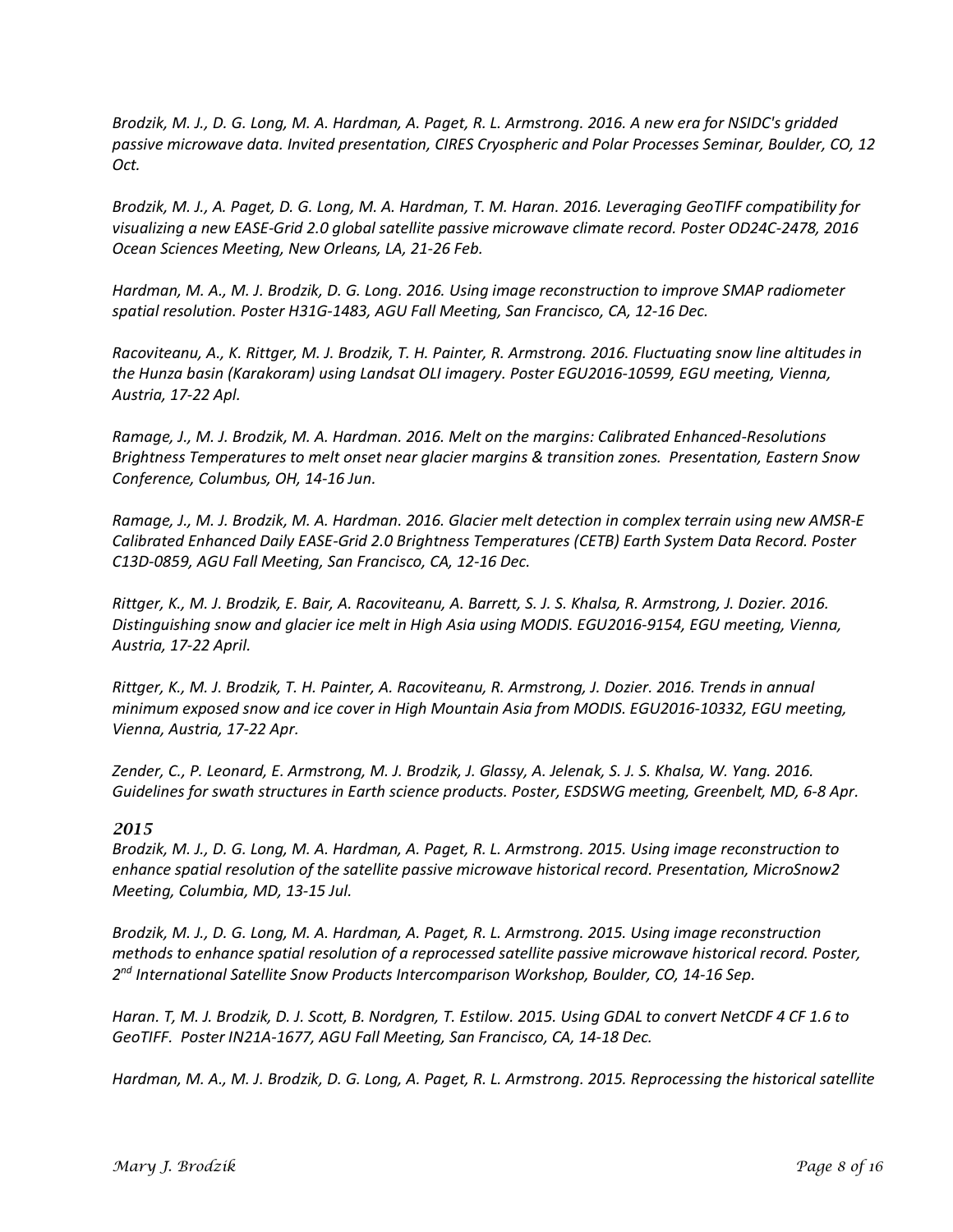*passive microwave record at enhanced spatial resolutions using image reconstruction. Poster GC31D-1218, AGU Fall Meeting, San Francisco, CA, 14-18 Dec.* 

*Rittger, K., K. Bormann, M. J. Brodzik, R. Armstrong, T. H. Painter, J. Dozier. 2015. Fractional snow cover for Landsat OLI, MODIS and VIIRS from spectral mixture analysis. Poster, 2nd International Satellite Snow Products Intercomparison Workshop, Boulder, CO, 14-16 Sep.* 

*Rittger, K., M. J. Brodzik, E. Bair, A. Racoviteanu, A. Barrett, S. J. S. Khalsa, B. Raup, R. Armstrong, J. Dozier, T. H. Painter, R. E. Davis. 2015. Distinguishing snow and glacier ice melt in High Asia using MODIS. Presentation, CAS-NASA Workshop on Snow and Glacier Change and Related Natural Disasters in High Mountain Asia, Mammoth, CA, 9 Sep.*

*Rittger, K., M. J. Brodzik, E. Bair, A. Racoviteanu, S. J. S. Khalsa, A. Barrett, R. Armstrong, J. Dozier. 2015. Distinguishing snow and glacier ice melt in High Asia using MODIS. Presentation C24A-03, AGU Fall Meeting, San Francisco, CA, 14-18 Dec.* 

*Rittger, K., M. J. Brodzik, A. Racoviteanu, A. Barrett, S. J. S. Khalsa, R. Armstrong. 2015. Distinguishing snow and ice melt contributions using daily MODIS and a temperature index melt model in the Hunza River basin. Poster, EGU meeting, Vienna, Austria, 13-17 Apr.*

*Rittger, K., M. J. Brodzik, A. Racoviteanu, A. Barrett, S. J. S. Khalsa, R. Armstrong, E. Bair, J. Dozier, R. Davis. 2015. Snow and ice melt contributions from a temperature index model and an energy balance model in the Hunza River basin. 26th IUGG General Assembly, Prague, Czech Republic, 22 Jun - 2 Jul.* 

*Zender, C., P. Leonard, E. Armstrong, S. Berrick, M. J. Brodzik, S. Doman Bennett, S. J. S. Khalsa, H. Lee, D. Marinelli, J. Plutchak, M. Yang. 2015. Guidelines for creating grid structures in Earth science product files. Poster, ESDSWG meeting, Greenbelt, MD, March 23-25.*

#### *2014*

*Brodzik, M. J. 2014. MODICE: An automatic method for mapping the world's glaciers. Invited presentation to BYU engineering seminar, Provo, UT, 11 Mar.*

*Brodzik, M. J., R. L. Armstrong, A. Barrett, F. Fetterer, D. Hashmi, S. J. S. Khalsa, A. Racoviteanu, B. Raup, K. Rittger, M. Williams, A. Wilson. 2014. Contribution to High Asian Runoff from Ice and Snow (CHARIS) Project Preliminary Results from Upper Indus Basin. Presentation, International Association for Mathematical Geosciences, New Delhi, India, 20 Oct.*

*Brodzik, M. J., B. Billingsley, T. Haran, B. Raup, M. H. Savoie. 2014. Enabling ease of access for Earth-gridded data with EASE-Grid 2.0. Poster, ESDSWG, Greenbelt, MD, 25 Mar.*

*Brodzik, M. J., D. G. Long, R. L. Armstrong. 2014. Passive Microwave Earth System Data Record (ESDR) (a NASA MEaSUREs project). Presentation, International Snow Working Group on Remote Sensing meeting, Granby CO, 11 Jan.*

*Brodzik, M. J., R. L. Armstrong, S. J. S. Khalsa, T. H. Painter, A. Racoviteanu, K. Rittger. 2014. Application of an ablation gradient model to characterize annual glacier ice melt contribution to major rivers in High Asia. H43J-1088, AGU Fall Meeting 2014, San Francisco, CA, 15-19 Dec.*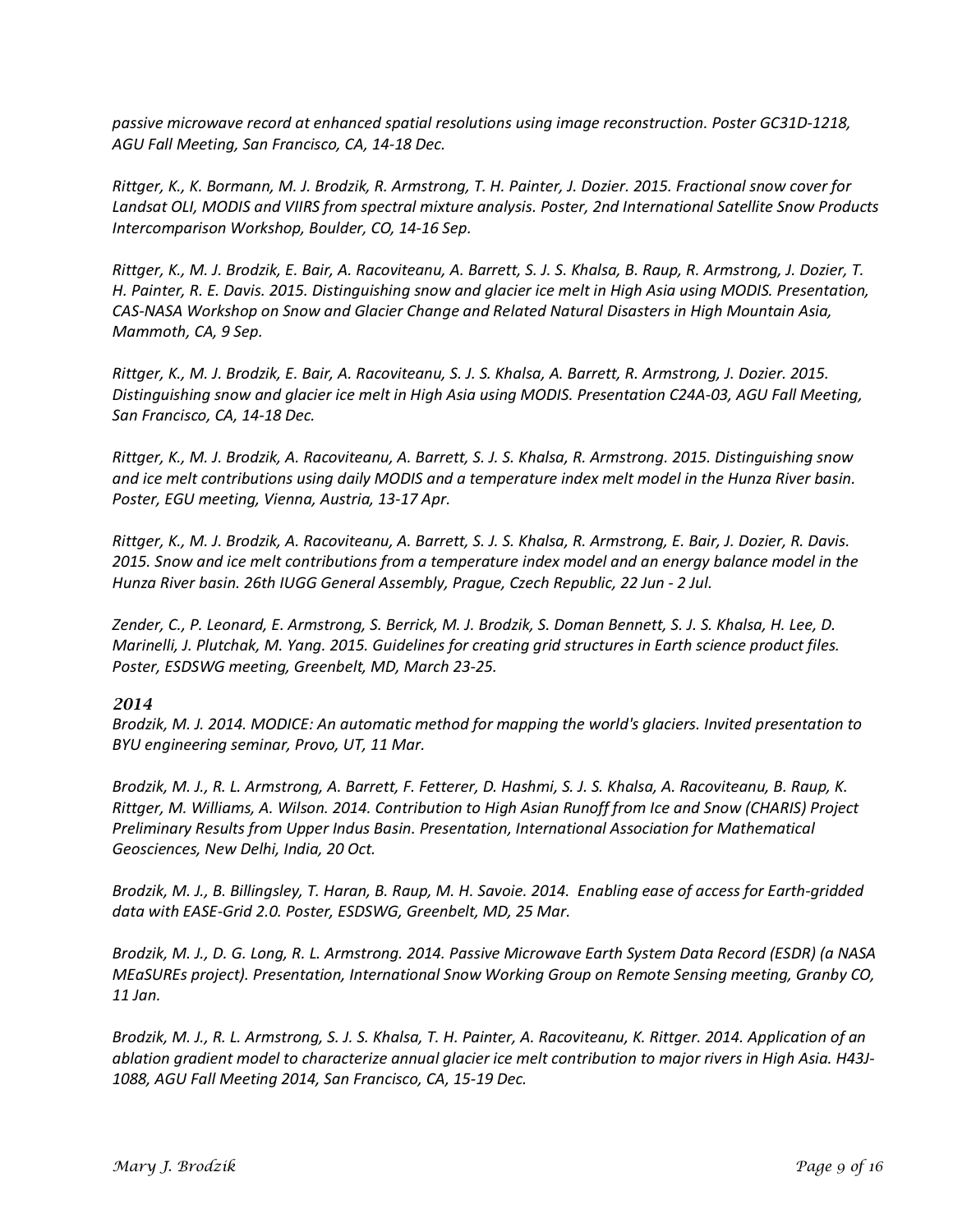*Hardman, M. A., M. J. Brodzik, J. Gotberg, D. G. Long, A. Paget. 2014. Tactical approaches for making a successful satellite passive microwave ESDR. Poster IN31A-3711, AGU Fall Meeting 2014, San Francisco, CA, 15- 19 Dec.*

*Paget, A., M. J. Brodzik, J. Gotberg, M. A. Hardman, D. G. Long. 2014. Using image reconstruction methods to enhance gridded resolution for a newly-calibrated passive microwave Earth System Data Record. Poster A51I-3158, AGU Fall Meeting 2014, San Francisco, CA, 15-19 Dec.*

*Rittger, K., M. J. Brodzik, A. Burgess, E. Burgess, T. H. Painter, R. L. Armstrong. 2014. Distinguishing ice from snow for melt modeling using daily observations from MODIS. EGU, Vienna, Austria, 27 Apr - 1 May.*

*Laidlaw, R., T. H. Painter, C. Mattmann, P. Ramirez, K. Borman, M. J. Brodzik, A. Burgess, K. Rittger, C. Goodale, M. Joyce, L. McGibbney, P. Zimdars, NASA JPL Snow Team. 2014. Snow Data System, NASA JPL. Poster IN23D-3759, AGU Fall Meeting 2014, San Francisco, CA, 15-19 Dec.*

#### *2013*

*Armstrong, R. L., A. P. Barrett, M. J. Brodzik, F. Fetterer, D. Hashmey, U. Horodyskyj, S. J. S. Khalsa, A. Khan, A. Racoviteanu, B. H. Raup, M. W. Williams, A. M. Wilson. 2013. CHARIS: the contribution to High Asia runoff from ice and snow: Preliminary results from Upper Indus Basin, Pakistan. GC23D-0966, AGU Fall Meeting, San Francisco, CA, 9-13 Dec.*

*Armstrong, R. L., A. P. Barrett, M. J. Brodzik, F. Fetterer, U. Horodyskyj, S. J. S. Khalsa, A. Khan, A. Racoviteanu, A. Rasmussen, B. H. Raup, M. W. Williams, A. M. Wilson. 2013. Establishing a collaborative effort to assess the contribution to High Asia runoff from ice and snow. EGU2013-3542, EGU Meeting, Vienna, Austria, 7-12 Apr.*

*Armstrong, R. L., A. P. Barrett, M. J. Brodzik, F. Fetterer, U. Horodyskyj, S. J. S. Khalsa, A. Khan, A. Racoviteanu, A. Rasmussen, B. H. Raup, M. W. Williams, A. M. Wilson. 2013. Establishing a collaborative effort to assess the contribution to High Asia runoff from ice and snow. DACA-13:C5.2, Davos Atmosphere and Cryosphere Assembly DACA-13, Davos, Switzerland, 8-12 Jul.*

*Brodzik, M. J., B. Billingsley, T. M. Haran, B. H. Raup, M. H. Savoie. 2013. Enabling ease of access for Earthgridded data with EASE-Grid 2.0. IN13A-1555, AGU Fall Meeting, San Francisco, CA, 9-13 Dec.*

*Goodale, C., T. Painter, C. Mattmann, K. Rittger, M. Brodzik, A. Bryant, P. Ramirez, A. Hart, P. Zimdars. 2013. 2013 JPL's Snow Data System Year in Review. C21D-0681, AGU Fall Meeting, San Francisco, CA, 9-13 Dec.*

*Paget, A. C., D. G. Long and M. J. Brodzik. 2013. A climate record of enhanced spatial resolution radiometer data. C14B-01, AGU Fall Meeting, San Francisco, CA, 9-13 Dec.*

*Rittger, K., T. Painter, C. Mattmann, F. Seidel, A. Burgess, M. Brodzik. 2013. Snow and ice climatology of the Western United States and Alaska from MODIS. C21D-0673, AGU Fall Meeting, San Francisco, CA, 9-13 Dec.*

#### *2012*

*Brodzik, M. J., R. L., Armstrong, A. P. Barrett, M. J. Brodzik, F. Fetterer, U. Horodyskyj, S. J. S. Khalsa, A. Khan, A. Racoviteanu, A. Rasmussen, B. H. Raup, M. W. Williams, A. M. Wilson. 2012. Establishing a collaborative effort to assess the role of glaciers and seasonal snow cover in the hydrology of the mountains of High Asia. CG11A-0956, AGU Fall Meeting, San Francisco, CA, 3-7 Dec.*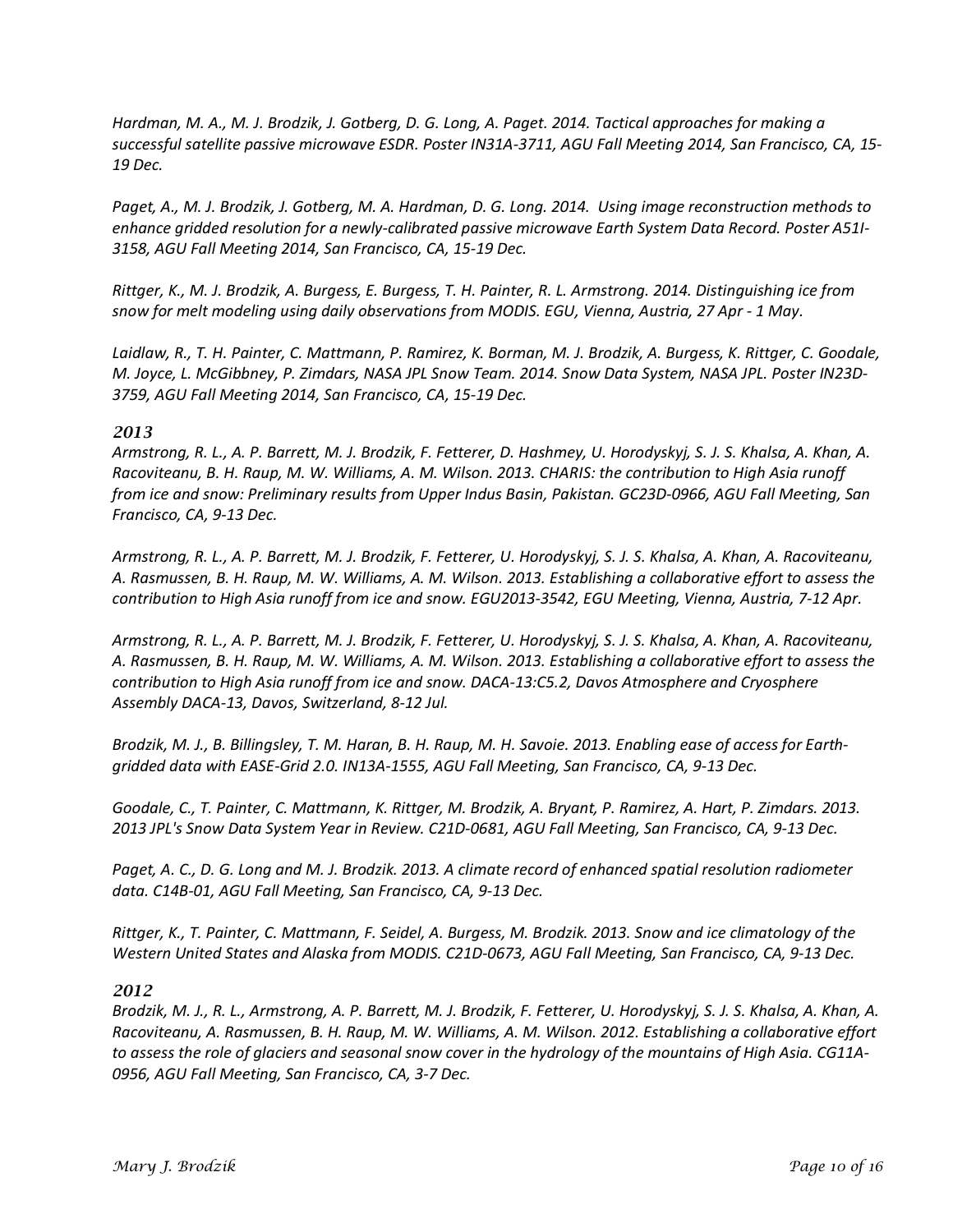*Brodzik, M. J., T. H. Painter, A. Racoviteanu, R. L. Armstrong. 2012. Using MODIS to map changes in Earth's annual minimum exposed snow and ice. C21C-0624, AGU Fall Meeting, San Francisco, CA, 3-7 Dec.*

*Kaminski, M., M. J. Brodzik, J. Deems. 2012. IceBridge airborne mission data and services at the National Snow and Ice Data Center. Poster, ESA-CliC-EGU Earth Observation and Cryosphere Science Meeting, Frascati, Italy, 13-15 Nov.*

*Liu, M., J. A. Collins, S. Lewis, J. Oldenburg, M. J. Brodzik, J. Braucher. 2012. Caching strategies for improving performance of web-based geographic applications. Poster IN13A-1502, AGU Fall Meeting, San Francisco, CA, 3-7 Dec.*

*Tressel, S. S., M. L. Kaminski, M. J. Brodzik. 2012. The NASA IceBridge project quickly delivers snow and ice elevation measurements of dynamic polar landscapes. C21B-0594, AGU Fall Meeting, San Francisco, CA, 3-7 Dec.*

#### *2011*

*Brodzik, M. J., M. Kaminski, J. Lacy, I. Truslove. 2011. Bringing value to IceBridge airborne mission data users. Presentation, World Climate Research Program (WCRP) Open Science Conference, Denver, CO 24-28 Oct.*

*Kaminski, M. L., M. J. Brodzik, J. S. Deems, and T. A. Scambos. 2011. Adaptive Management of IceBridge Airborne Mission Data at the National Snow and Ice Data Center. IN51B-1576, AGU Fall Meeting, San Francisco, CA, 5-9 Dec.*

*Schwab, M. J., M. Stanley, J. Pals, M. J. Brodzik, C. Fowler. 2011. Solutions for extracting file level spatial metadata from airborne mission data. IN51B-1586, AGU Fall Meeting, San Francisco, CA, 5-9 Dec.*

*Truslove, I., B. Billingsley, J. Lacy, G. Lewis, M. J. Brodzik, M. Kaminski, L. Lopez, M. McNulty, H. Wu. 2011. A software architecture to encourage internal and external software reuse. IN23B-1450, AGU Fall Meeting, San Francisco, CA, 5-9 Dec.*

#### *2010*

*Brodzik, M. J., M. L. Kaminski, J. S. Deems, T. A. Scambos. 2010. Managing IceBridge airborne mission data at the National Snow and Ice Data Center. C41A-0504, AGU Fall Meeting, San Francisco, CA, 13-17 Dec.*

*Meier, W., M. J. Brodzik, S. J. S. Khalsa. 2010. Intercalibration of near-real-time snow and sea ice products from passive microwave data. Presentation, Microrad 2010 11th Specialist Meeting on Microwave Remote Sensing, Washington, DC, 1-4 Mar.*

#### *2009*

*Billingsley, B. W., M. J. Brodzik, J. A. Collins. 2009. Software reuse example and challenges at NSIDC. Eos Trans. AGU, 90(52), Fall Meet. Suppl., Abstract IN11C-1064.*

*Brodzik, M. J., T. H. Painter, R. L. Armstrong. 2009. A systematically-derived global glacier map derived from MODIS. Eos Trans. AGU, 90(52), Fall Meet. Suppl., Abstract C51B-0476.*

*Collins, J. A., M. J. Brodzik, B. W. Billingsley. 2009. Lineage management for on-demand data. Eos Trans. AGU 90(52), Fall Meet. Suppl., Abstract IN31B-1006.*

#### *2008*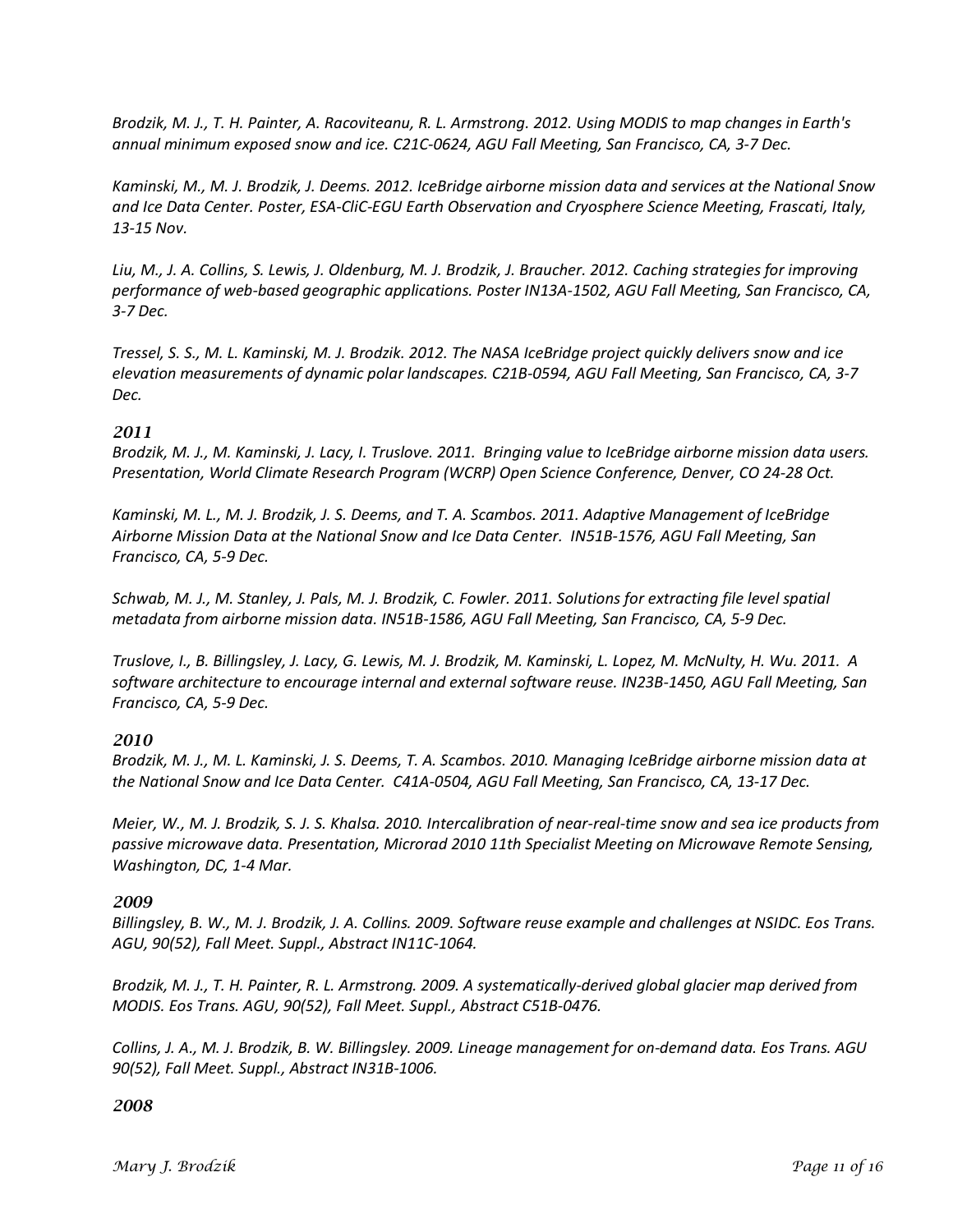*Brodzik, M. J., M. H. Savoie, R. L. Armstrong. 2008. Global snow extent climate data records and trends derived from satellite passive microwave and visible data. Eos Trans. AGU, 89(53), Fall Meet. Suppl. Abstract C11B-0498.*

*Brodzik, M. J., R. L. Armstrong, M. H. Savoie. 2008. Remote sensing of snow cover and snow water equivalent. Presentation to International Workshop on Spaceborne Snowfall Measurement, (IWSSM), Steamboat Springs, CO, 31 Mar - 4 Apr.*

*Brodzik, M. J., R. L. Armstrong, M. H. Savoie. 2008. Satellite-derived snow cover and snow water equivalent products at NSIDC. Presentation, NIC Snow Mapping Workshop, Silver Spring, MD, 14-15 Oct.*

*Gallaher, D., M. J. Brodzik, T. Scambos, J. Stroeve. 2008. Forcing interoperability: An intentionally fractured approach. Eos Trans. AGU, 89(53), Fall Meet. Suppl. Abstract IN23B-1089.*

#### *2007*

*Brodzik, M. J., R. L. Armstrong, M. H. Savoie. 2007. Snow cover mapping at the continental to global scale using combined visible and passive microwave satellite data. Eos Trans. AGU, 88(52), Fall Meet. Suppl. Abstract C21A-0058.*

*Brodzik, M. J., R. L. Armstrong, E. C. Weatherhead, M. H. Savoie, D. A. Robinson. 2007. Regional trend analysis of satellite-derived snow extent and global temperature anomalies. Presentation, AAG Annual Meeting, San Francisco, CA, Apr.*

*Brodzik, M. J., M. H. Savoie, R. L. Armstrong. 2007. Preliminary study of local regression methods to interpolate gridded passive microwave brightness temperatures. Eos Trans. AGU, 88(52), Fall Meet. Suppl. Abstract B21A-0026.*

*Savoie, M. H., J. Wang, M. J. Brodzik, R. L. Armstrong. 2007. Atmospheric corrections for improved passive microwave snow cover retrievals over the Tibet Plateau. Eos Trans. AGU, 88(52), Fall Meet. Suppl., Abstract C23A-0942.*

#### *2006*

*Brodzik, M. J., R. L. Armstrong, E. C. Weatherhead, M. H. Savoie, K. W. Knowles, D. A. Robinson. 2006. Regional trend analysis of satellite-derived snow extent and global temperature anomalies. Eos Trans. AGU, 87(52) Fall Meeting Supplement, Abstract U33A-0011.*

*Savoie, M. H., M. J. Brodzik, K. Knowles. 2006. AMSR-E/Aqua gridded brightness temperatures. Eos Trans. AGU, 87(52), Fall Meet. Suppl., Abstract H31A-1400.*

#### *2005*

*Armstrong, R. L., M. J. Brodzik, O. Frauenfeld, S. J. S. Khalsa. 2005. Analysis of the extreme winter of 1997-1998 on the Tibetan Plateau. AAG, Denver, CO, 3 Apr.*

*Armstrong, R. L., M. J. Brodzik, M. A. Parsons. 2005. Graphical representation of Cold Land Processes Experiment snow pit data. Eos Trans. AGU, 86(52), Fall Meet. Suppl. Abstract C21A-1054.*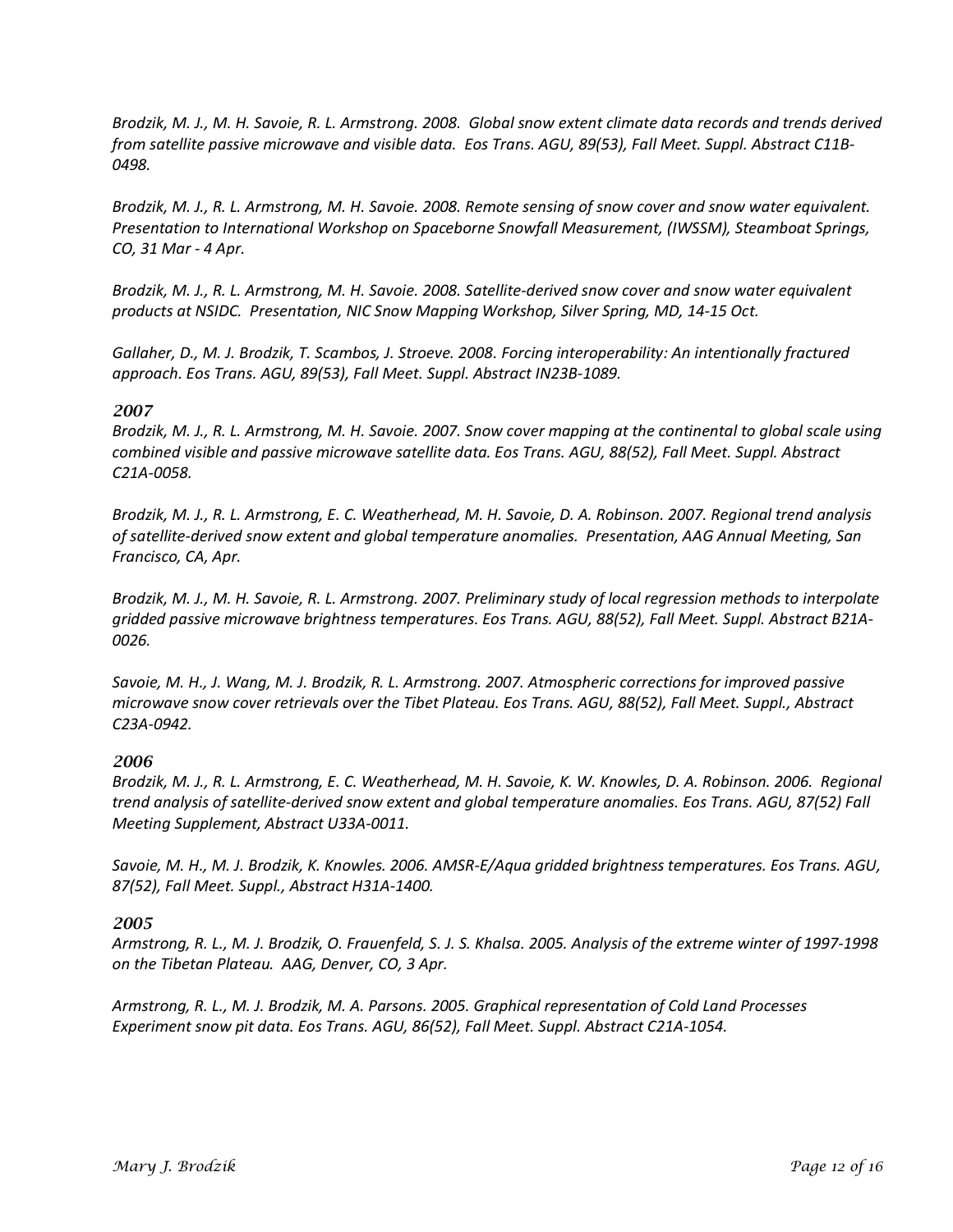*Armstrong, R. L., M. J. Brodzik, M. H. Savoie, K. W. Knowles, R. G. Barry. 2005. Snow cover mapping at the continental to global scale using combined optical and passive microwave data. CliC Meeting, Beijing, May 2005.*

*Brodzik, M. J., R. L. Armstrong, K. Knowles, M. Savoie. 2005. The effect of sensor differences in deriving longterm trends from satellite passive microwave snow extent. Eos Trans. AGU, 86(52), Fall Meet. Suppl. Abstract U21A-0804.*

#### *2004*

*Armstrong, R. L., M. J. Brodzik, M. H. Savoie, T. Zhang, O. Frauenfeld. 2004. Enhanced snow cover mapping on the Tibetan Plateau using NASA EOS optical (MODIS) and passive microwave (AMSR-E) remote sensing data. Eos Trans. AGU, 85(47), Fall Meet. Suppl., Abstract C31A-0282.*

*Armstrong, R. L., M. J. Brodzik, J. R. Wang, M. H. Savoie, O. Frauenfeld, T. Zhang. 2004. Solutions to the snow cover mapping anomaly over the Tibetan Plateau. Eos Trans. AGU, 85(47), Fall Meet. Suppl. Abstract C31A-0282.*

*Savoie, M. H., E. Njoku, M. J. Brodzik, K. Knowles, R. L. Armstrong. 2004. Locating stable calibration targets. Eos Trans. AGU, 85(47), Fall Meet. Suppl., Abstract H13C-0444.*

#### *2003*

*Armstrong, R. L., M. J. Brodzik, M.H. Savoie. 2003. Multi-sensor approach to mapping snow cover using data from NASA's EOS Aqua and Terra spacecraft (AMSR-E and MODIS). Eos Trans. AGU, 84(46), Fall Meet. Suppl. Abstract H32B-0549.*

*Knowles, K, M. J. Brodzik, M. H. Savoie. 2003. AMSR-E Swath to Grid Toolkit. Eos Trans. AGU, 84(46), Fall Meet. Suppl. Abstract H32B-0547.*

*Parsons, M.A., M.J. Brodzik, T. Haran. 2003. An overview of the data collected during the Cold Land Processes Field Experiment. Eos Trans. AGU, 84(46), Fall Meet. Suppl. Abstract C42B-01.*

#### *2002*

*Armstrong, R.L. and M.J. Brodzik. 2002. Twenty-four year record of Northern Hemisphere snow cover fluctuations derived from passive microwave remote sensing data. Snow Watch '02, Silver Spring, MD 31 Oct-01 Nov.*

*Armstrong, R. L., M. J. Brodzik, M.H. Savoie. 2002. Hemispheric-scale snow cover climatologies derived from satellite remote sensing. Eos Trans. AGU, 83(47), Fall Meet. Suppl., Abstract H52E-10.*

*Brodzik, M. J., R. L. Armstrong. 2002. Northern Hemisphere snow extent trends derived from visible and microwave satellite data. Eos Trans. AGU, 83(47), Fall Meeting Suppl., Abstract U72A-0006.*

#### *2001*

*Armstrong, R. L., M. J. Brodzik. 2001. Hemispheric-scale comparison and evaluation of passive microwave snow algorithms. 4th International Symposium on Remote Sensing in Glaciology, College Park, MD, 4-8 Jun 2001.*

*Armstrong, R. L., M. J. Brodzik, E. Njoku,vS. Surdyk. 2001. Time series of SMMR and SSM/I brightness temperatures over homogeneous targets: a preliminary look at variability/stability. Specialist Meeting on Microwave Remote Sensing, Boulder, CO 5-9 Nov.*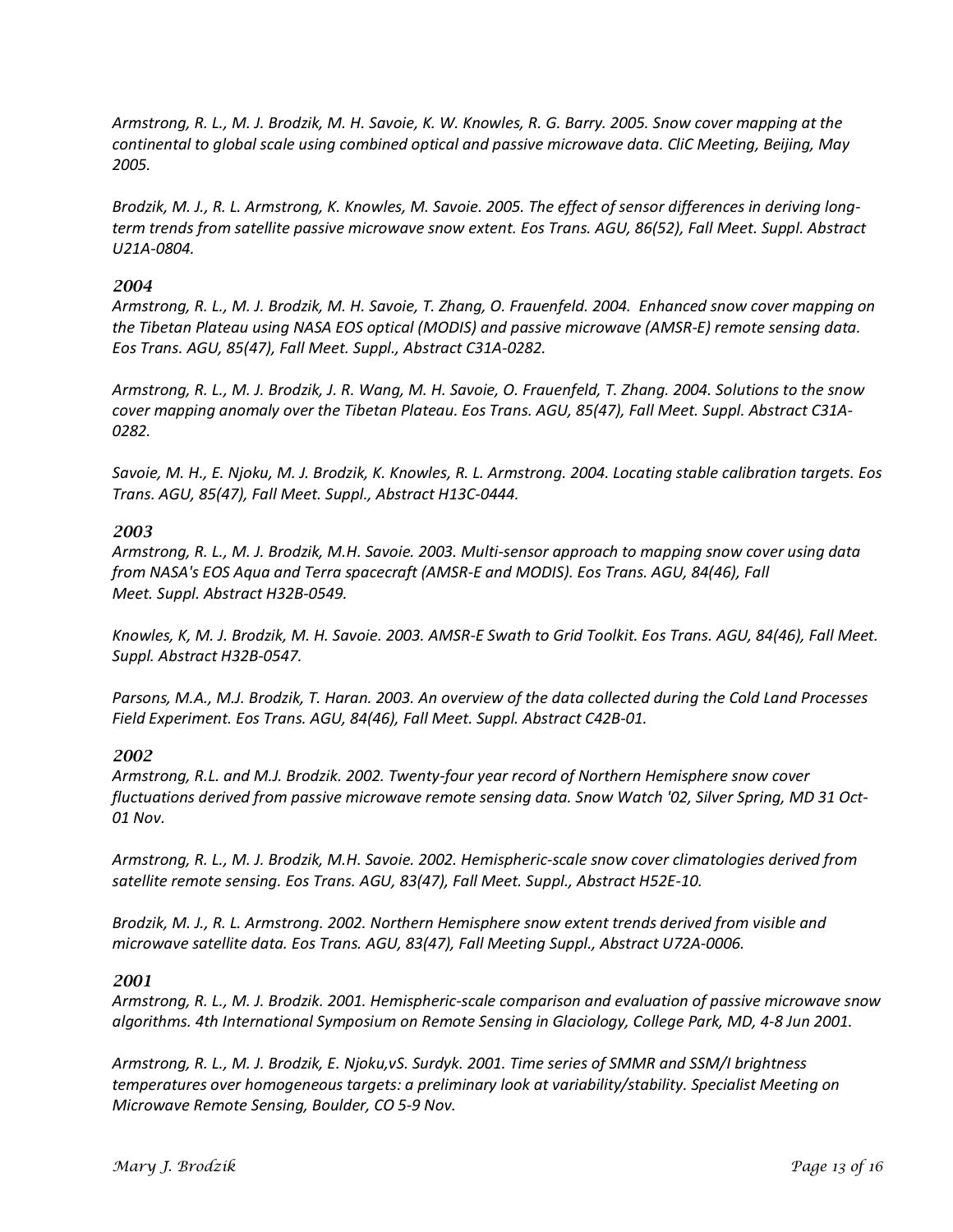*Armstrong, R.L., M.J. Brodzik. 2000. Validation of passive microwave snow algorithms. Proceedings IGARSS 2000, 24-28 July, 2000, Honolulu, HI:1255-1257.*

*Armstrong, R.L., M.J. Brodzik. 2000. Evaluation of passive microwave snow algorithms. Eos, Transactions, American Geophysical Union, 81(48), Fall Meeting Supplement, Abstract H62G-02.*

#### *1999*

*Armstrong, R.L., M.J. Brodzik, 1999. A twenty year record of global snow cover fluctuations derived from passive microwave remote sensing data. 5th Conference on Polar Meteorology and Oceanography, American Meteorological Society, Dallas, TX:113-117.*

*Armstrong, R. L., T. Zhang, M. J. Brodzik. 1999. Variations of snowmelt on the Greenland and Antarctic ice sheets from 1978-1998 as derived from passive microwave satellite data. American Geophysical Union Proceedings, San Francisco, CA, Dec.*

*Schweiger, A., C. Fowler, J. Key, J. Maslanik, J. Francis, R. Armstrong, M. J. Brodzik, T. Scambos, T. Haran, M. Ortmeyer, S. Khalsa, D. Rothrock, R. Weaver. 1999. P-Cube: a multisensor data set for polar climate Research. 5th Conference on Polar Meteorology and Oceanography, American Meteorological Society, Dallas, TX:136-141.*

#### *1998*

*Armstrong, R.L., M.J. Brodzik. 1998. A comparison of Northern Hemisphere snow extent derived from passive microwave and visible remote sensing data. Proceedings IGARSS'98, Seattle, WA:1255-1257.*

*Armstrong, R.L., M.J. Brodzik, A.T.C. Chang. 1998. A 20 year global snow cover climatology derived from Nimbus 7 SMMR and DMSP SSM/I Pathfinder data sets. Eos, Transactions, American Geophysical Union, 79(45):F78.*

*Hiltbrunner, D., C. Maetzler, R.L. Armstrong, M.J. Brodzik. 1998. Validation of snow algorithms using microwave signatures and independent ground measurements.IGARSS'98, Seattle WA, 6-10 Jul.*

*Kim, E. J., C. O'Kray, N. Hinds, A. W. England, M. J. Brodzik, K. Knowles, M. Hardman. 1998. A custom EASE-Grid SSM/I processing system. Proceedings IGARSS '98, Seattle, WA, pp. 1112-1114.*

#### *1997*

*Armstrong, R. L., M. J. Brodzik. 1997. A 20-year passive microwave data set: EASE-Grid brightness temperatures and their application in global change research. AGU Fall 1997 Meeting, San Francisco, CA.*

#### *1995*

*Armstrong, R. L., M. J. Brodzik, A. Tait. 1995. Global snow cover fluctuations derived from passive microwave remote sensing data. Eos Trans. AGU, 76(46):F203.*

*Armstrong, R. L., A. Tait, M. J. Brodzik. 1995. A methodology to validate snow cover products derived from SSM/I. GEWEX International Workshop on Cold-Season/Region Hydrometeorology, 22-26 May 1995, Banff, Alberta, IGPO Publication Series No. 15, p. 149.*

#### *1994*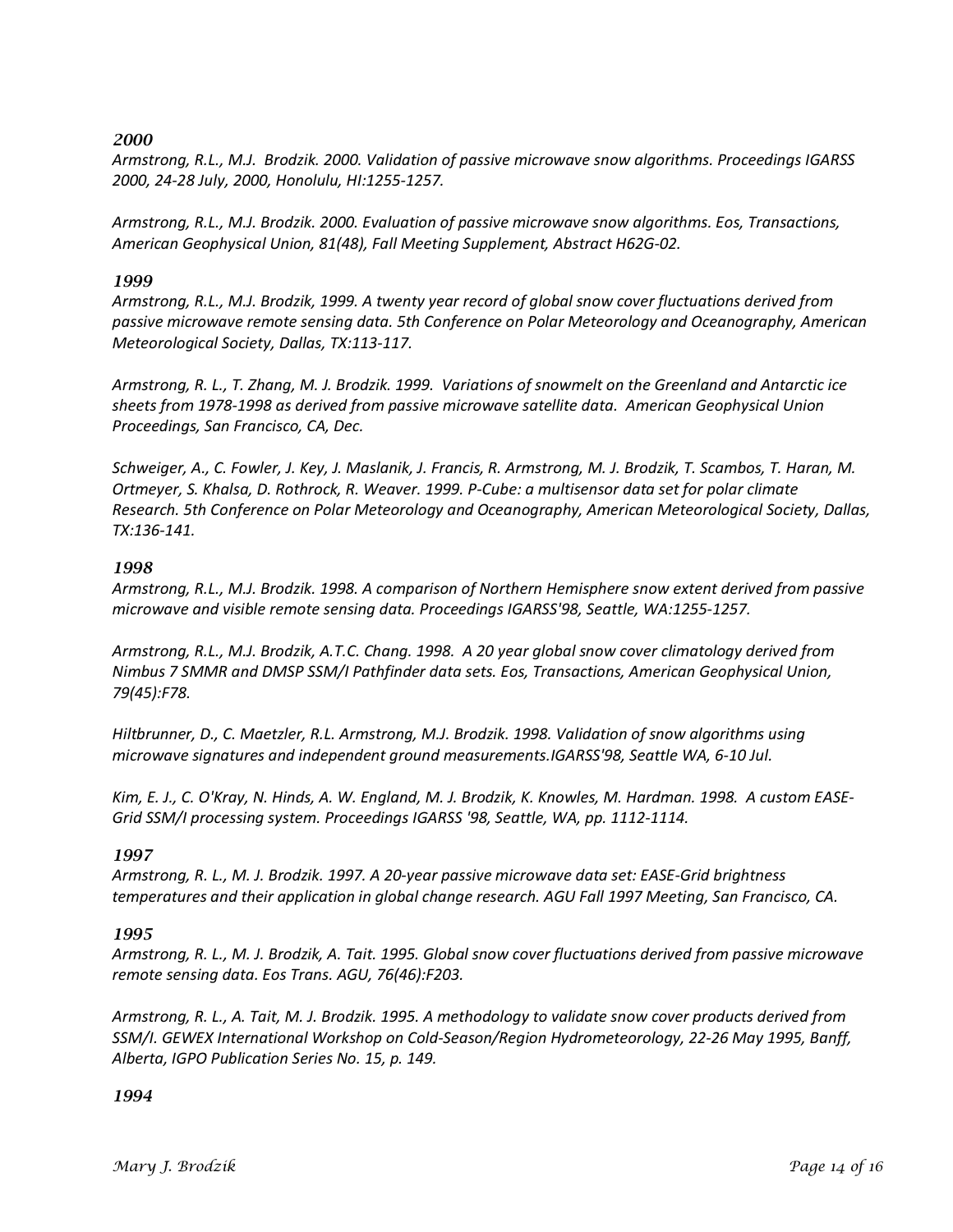*Weaver, R. L., R. L. Armstrong, M. J. Brodzik. 1994. Inter-comparison of sea ice concentrations derived from two gridding techniques – Lessons for the EOS era. International Symposium on the Role of the Cryosphere in Global Change, a meeting of the International Glaciological Society. Byrd Polar Research Center, The Ohio State University, Columbus, Ohio, 7-12 Aug.*

### *Review Panel Service*

*2015. NASA Climate Assessment Products and Indicators. 2018. Austrian Science Foundation. 2019. NASA Advanced Information Systems Technology.* 

### *Journal Article Reviews*

*IEEE Geoscience and Remote Sensing Letters International Journal of Applied Earth Observation & Geoinformation Journal of Atmospheric and Oceanic Technology Journal of Geophysical Research Atmospheres Journal of Hydrological Engineering Journal of Hydrometeorology Photogrammetric Engineering and Remote Sensing Remote Sensing Remote Sensing of Environment The Cryosphere Transactions on Geoscience and Remote Sensing Water Resources Research*

# *Professional Societies*

*American Geophysical Union IEEE IEEE Geosciences and Remote Sensing International Snow Working Group on Remote Sensing*

# *Honors and Awards*

*CIRES Service Award, 2010 Alpha Sigma Nu, Fordham University, 1987 Phi Beta Kappa, Fordham University, 1987 Phi Kappa Phi, Fordham University, 1987*

# *Community Service*

*Software Carpentry Helper, NSF RCNS Software Carpentry Workshop, Davos, Switzerland, 2018 Editorial Code Champion, Remote Sensing Code Library, 2017-2018 Session Co-chair, AGU Cryosphere (2015-2017) and ESSI (2012) Sessions Session Co-chair, IAMG 2014*